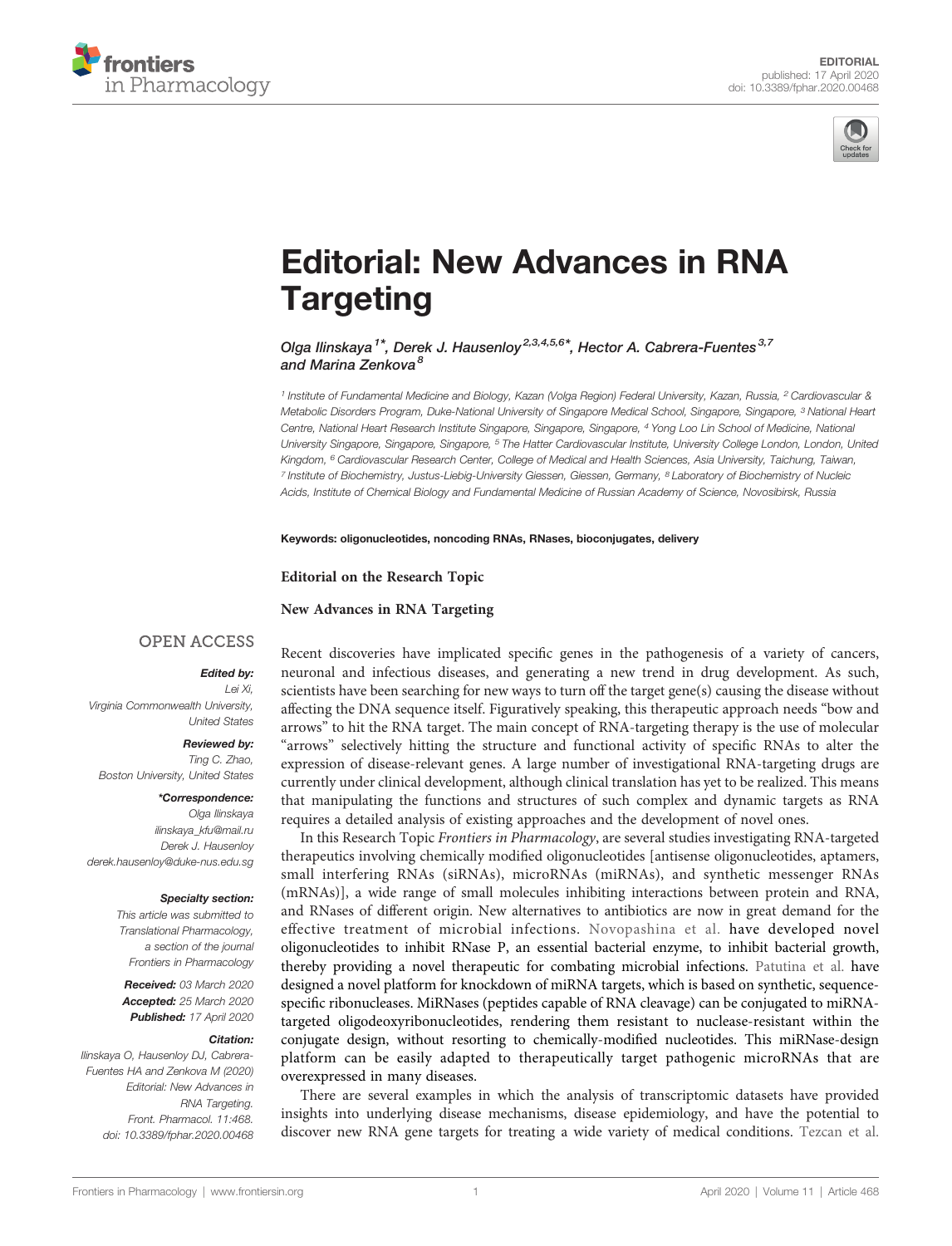provide a comprehensive overview on the role of microRNA post-transcriptional regulation of the NLRP3 inflammasome in different immune related conditions. This has been shown to be effective in animal models but whether this can be translated into the clinical setting remains to be determined. [Khaiboullina et al.](https://doi.org/10.3389/fphar.2019.00642) have examined transcriptomic datasets of human umbilical vein endothelial cells (HUVECs) following Zika infection and identified several potential cytokine mediators of endothelial permeability. A bioinformatic study by [Kuznetsov et al.](https://doi.org/10.3389/fphar.2019.00747) investigated the changes in the transcriptome which occurred in the mouse lumbar spinal cord after a 30-day space flight and 7-day re-adaptation period on Earth, and reported new insights into the mechanisms underlying the hypogravity motor syndrome. In an interesting article by [Tarlinton et al.](https://doi.org/10.3389/fphar.2019.01645), analysis of peripheral monocyte gene expression found a correlation between regional changes in expression of human endogenous retrovirus W (HERV-W) and the prevalence of multiple sclerosis between different ethnic populations in Britain and the republic of Tatarstan. In a similar approach, [Davidyuk et al.](https://doi.org/10.3389/fphar.2019.00970) have investigated the relationship between the presence of Puumala orthohantavirus strains in small animals captured in the Republic of Tatarstan and Finland, and correlated the findings with the clinical features of hemorrhagic fever with renal syndrome.

Although synthetic oligonucleotides can be designed to bind to target RNA and modify the latter's function, the broader potential of these compounds as therapeutics has remained untapped because their delivery to cells has been limited. In this regard, [Skvortsova et al.](https://doi.org/10.3389/fphar.2019.01049) have demonstrated that antisense oligonucleotide derivatives can be used to target gene expression and inhibit the growth of intracellular mycobacteria. In this study they showed that the new RNA analogue, phosphoryl guanidine oligo-2'-o-methylribonucleotide, could be efficiently taken up by intracellular microorganisms with strong antisense activity, thereby providing a new treatment strategy for tuberculosis, and potentially preventing the emergence of drugresistant strains of mycobacteria.

Most of the human genome encodes RNA that do not code for protein. Noncoding RNAs may modulate gene expression and onset and progression of disease, positioning them as new therapeutic targets for drug discovery. [Miroshnichenko and](https://doi.org/10.3389/fphar.2019.00488) [Patutina](https://doi.org/10.3389/fphar.2019.00488), provide an overview of review one of the different approaches for regulating the function of short noncoding RNAs, particularly miRNAs. The latter are viable targets for anticancer therapeutic, given that miRNAs play a key role in modulating a large number of signaling pathways involved with cell proliferation, apoptosis, migration, and invasion. Anticancer therapy using antisense oligonucleotide constructs have been shown to control miRNA activity, and these include a variety of strategies such as small RNA zippers, miRNases, miRNA sponges, miRNA masks, anti-miRNA oligonucleotides, and synthetic miRNA mimics. Furthermore, small RNA zipper technology may be utilized to ablate function of endogenous siRNAs and Piwi-interacting RNAs (piRNAs).

In the last few years, CRISPR–Cas systems have been introduced as a powerful mode of RNA-editing strategy, that provides an important alternative to DNA editing which can

cause so called "off-target effects"—unwanted mutations in other parts of the genome. [Filippova et al.](https://doi.org/10.3389/fphar.2019.01246) have shown that small nucleolar RNAs (snoRNA) in human cells can be gene edited using CRISPR/Cas9 cleavage.

Over many years, RNases have been investigated as potential antitumor agents given their selectivity and toxicity against certain transformed cells. However, the mechanisms underlying their selective cytotoxic effects remain unclear, and may include controlling RNA hydrolysis products, and selective suppression of specific genes. Elucidating the underlying mechanisms requires understanding of the transcriptome of RNAase treated cells. In this regard, exogenous RNases can modify the redox potential of key proteins (e.g., NF-kB, p53) by suppressing reactive oxygen species (ROS) production in tumor cells, thereby increasing the susceptibility of cancer cells to apoptotic cell death and attenuating uncontrolled division of cancer cells. In most situations, the cytotoxic efficacy of RNases is dependent on their ability to be taken up by the cancer cells. [Mitkevich et al.](https://doi.org/10.3389/fphar.2019.00922) provide an overview of the potential role of exogenous RNases in mediating the adaptive response of tumor cells which allow the latter to remain active despite changes to the micro-environment including acidic and hypoxic factors. [Mironova and Vlassov](https://doi.org/10.3389/fphar.2019.01019) describe a large number of tumorassociated intracellular RNAs and extracellular RNAs, which can be targeted by exogenous RNAases, as therapeutic strategies for treating a variety of different tumors.

[Prats-Ejarque et al.](https://doi.org/10.3389/fphar.2019.01170) have analyzed the RNase A superfamily using kinetic assays and molecular dynamics simulations to identify the structural motifs for nucleotide recognition in RNases which make up the host defense, thereby providing a strategy for structure-based drug discovery.

Several articles have addressed the problem of delivering RNA-targeting therapeutics into diseased cells. In order to find an effective "bow" to direct the therapeutic agent to the desired cellular target, novel approaches are needed. Conjugating therapeutics with antibodies that have the ability to recognize cell-specific surface receptors can be employed to target drugs to particular cancer cells, but this technology has a number of limitations. Nanoparticle-delivery of therapeutics has emerged as an alternative approach to deliver RNA-targeting drugs. In this regard, [Chernikov et al.](https://doi.org/10.3389/fphar.2019.00444) used bioconjugation, which is the covalent binding of siRNAs with biogenic molecules (such as lipophilic proteins, aptamers, antibodies, ligands, peptides, or polymers). Bioconjugates make very good nanoparticles as they do not require a positive charge to form complexes, are less recognized by components of the immune system, and are less cytotoxic because of their small size. [Markov et al.](https://doi.org/10.3389/fphar.2019.01152) have reviewed the role of exosomes as an alternative to synthetic nanoparticles. Extracellular vesicles may be used as natural vectors for delivery of RNA and other therapeutics targeted to tumor cells, Tlymphocytes, and dendritic cells. Therefore, extracellular vesicles have the therapeutic potential to be used as novel cellfree anti-tumor vaccines providing an alternative to dendritic cell-based vaccines. [Chinak et al.](https://doi.org/10.3389/fphar.2019.01043) have shown that cellpenetrating peptides may be used to transport cargo into cells. They were able to show that non-covalently associated nucleic